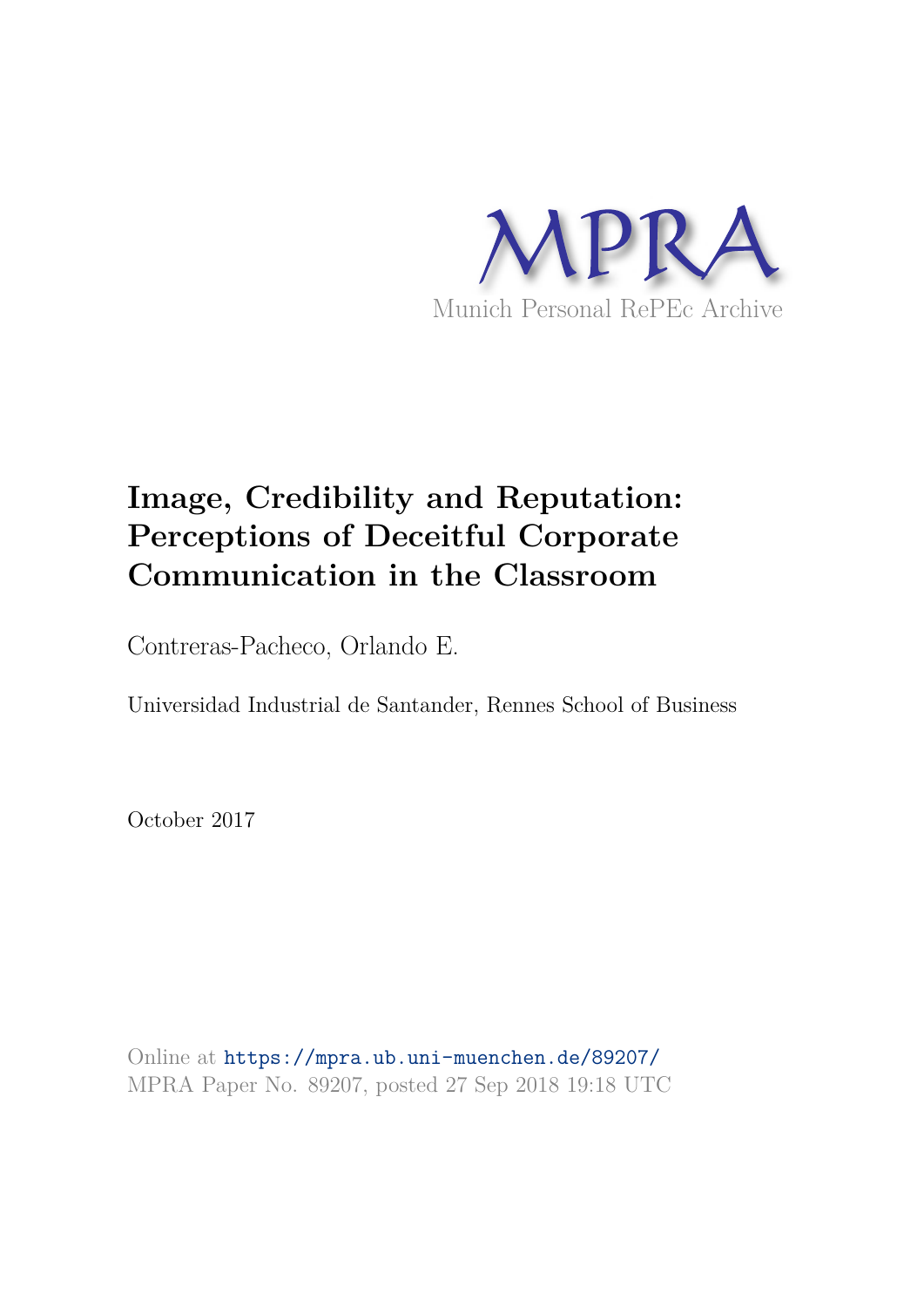# **Image, Credibility and Reputation: Perceptions of Deceitful Corporate Communication in the Classroom**

#### **Contreras-Pacheco, Orlando Enrique<sup>a</sup>**

<sup>a</sup>Associate Professor, School of Industrial Engineering and Business, Universidad Industrial de Santander, Bucaramanga, Colombia (E:mail: ocontrer@uis.edu.co)

#### *Abstract*

In 2013, Drummond Ltd., a coal mining company, concealed and lied about the occurrence of a major coal spill on Colombia's northern coast. In light of a pedagogical exercise in an executive education context, this paper analyzes international observers' perceptions about the deceitful behavior of this multinational company when communicating with stakeholders after the mentioned accident took place. I do it by testing three constructs—perceived corporate image, credibility, and reputation—on a two-round basis, i.e., before and after the revelation of the company's deception through its official ex-post communications. For that to happen, a combined exercise of group-based inquiries and individual self-administered surveys was performed. Respondents were 174 professionals of diverse nationalities and backgrounds, all of them enrolled in several graduate programs at an accredited French school of business. When both moments of measurement were compared, results showed a clear decrease in the mean value of all three constructs, but an increment in variability of responses. Theoretical and practical implications are discussed in light of the effects of deception in corporate communication, and the importance of this topic for managerial education in general.

*Keywords: Corporate communications, corporate image, corporate credibility, corporate reputation, managerial education.* 

## *Resumen*

En el año 2013, la compañía minera Drummond Ltd. le ocultó y mintió a sus stakeholders sobre la ocurrencia de un delicado incidente medio-ambiental en la costa norte Colombiana. En este trabajo se analiza la percepción de algunos estudiantes internacionales acerca de dicho comportamiento engañoso. El ejercicio academico se hace mediante la medición de percepciones de tres constructos al nivel de la compañía: imagen, credibilidad y reputación. A través de un proceso de consulta grupal y de diligenciamiento de encuestas auto-administradas se desarrolló una consulta en dos rondas, esto es, antes y después del descubrimiento del engaño ejercido por la compañía a través de su proceso comunicacional posterior al incidente en mención. La muestra estuvo compuesta por 174 estudiantes profesionales de diferentes nacionalidades y pertencientes a diferentes programas de maestría de una escuela de negocios Francesa acreditada internacionalmente. Al procesar los datos obtenidos en las dos rondas, se observó un claro decrecimiento en el valor promedio de los tres constructos medidos, pero con un incremento en la variabilidad de las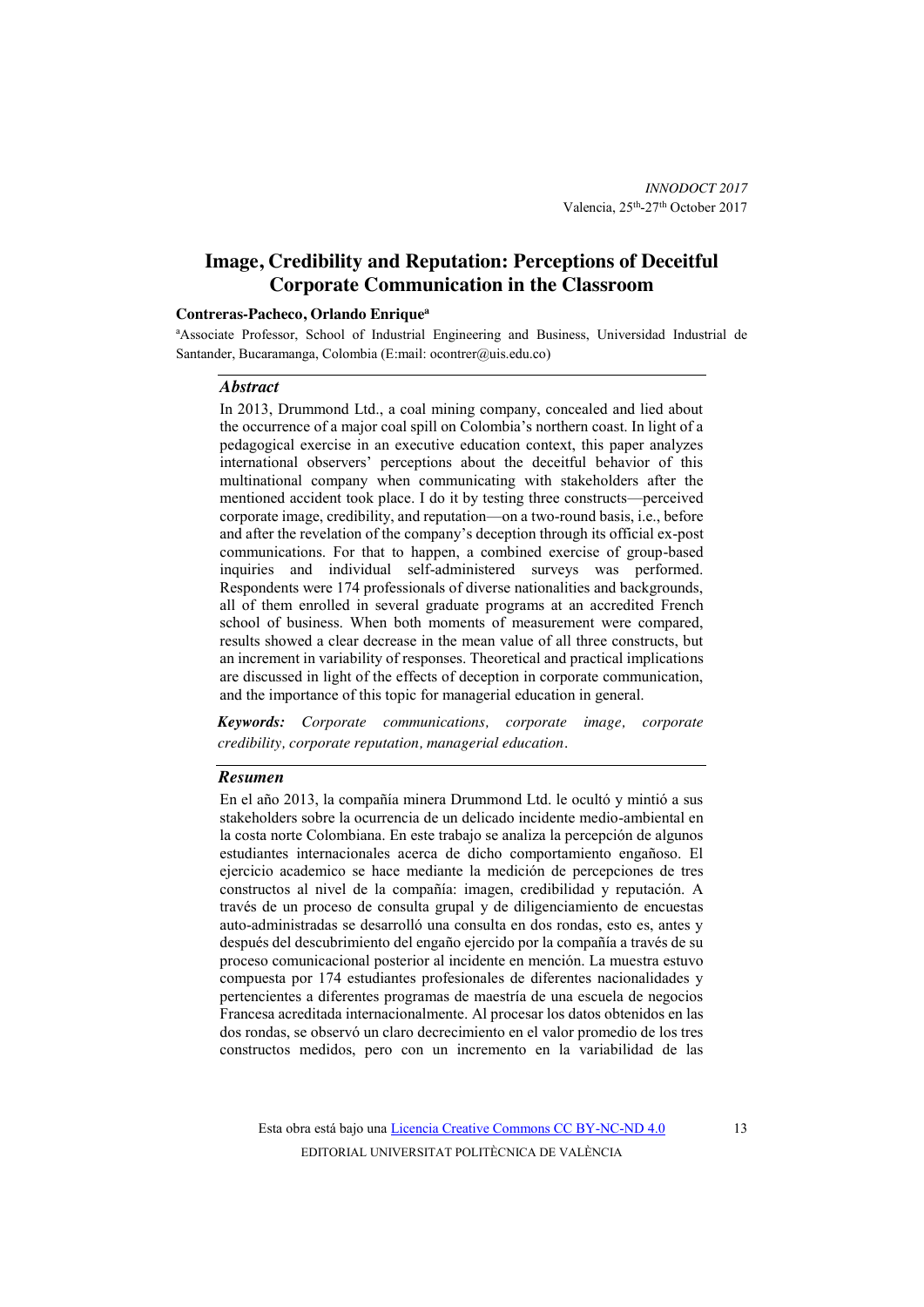respuestas. Finalmente, se discuten las implicaciones teóricas y practicas de dichos resultados, lo cual se hace a la luz de los efectos del engaño en las comunicaciones corporativas y en la importancia de este tópico para la educación gerencial en general.

*Palabras Clave: Comunicación corporativas, imagen corporative, credibilidad corporativa, reputación corporative, educación gerencial.* 

## **Introduction**

Being the second most biodiverse country worldwide makes Colombia the holder of a noteworthy environmental wealth. Its natural resources are a determinant aspect for the economic development of a significant portion of its 48.2 million inhabitants and their future generations. In this respect, an important number of companies have been attracted by the possibility of exploiting, acquiring, and trading those resources for their own benefit in exchange for attending some needs and expectations of that country's government, communities, and society at large. Sometimes, due to many reasons, those needs and expectations are not only overlooked but also transgressed. For instance, acts of environmental wrongdoing committed by companies have been part of the everyday Colombian reality for many decades—hydrocarbon spills, abusive use of clean water, air industrial pollution, uncontrolled explosions, and shedding of minerals and waste into water are only a few examples. When these things become notorious, the companies involved are usually compelled to respond by communicating officially through various means in a discreet way for the sake of maintaining the validity of the social approval that they ultimately need. Disturbingly, in such communications, some companies are not able (or not willing) to report what has really happened.

The Colombian mining industry seems to provide an appropriate scenario to illustrate the organizational behavior mentioned above. Companies belonging to this economic sector once claimed a status of "being good corporate citizens" and tried hard to display an image according to the label of "responsible mining." Nevertheless, the evidence shows that they were not as responsible as they pretended to be. Specifically within this industry, the company Drummond Ltd. (Drummond hereinafter) is well known for being one of the main characters in some socially and environmentally harmful events that have been infamous in recent years (Garay et al., 2013, Huertas et al., 2012; Jiménez, 2014; Otálora, 2015; Shaefer, 2014). One of the most salient of these episodes is the incident analyzed in the present study: the coal spill of January 2013.

This paper presents a basic description of a pedagogical exercise and the data collected under its purview within the course of Corporate Social Responsibility (CSR) taught to master's degree students of an accredited French school of business. The case study methodology was applied in the classroom (Ellet, 2007). Its implementation is framed on the Drummond coal spill, a major environmental case of wrongdoing that occurred on the Colombian shoreline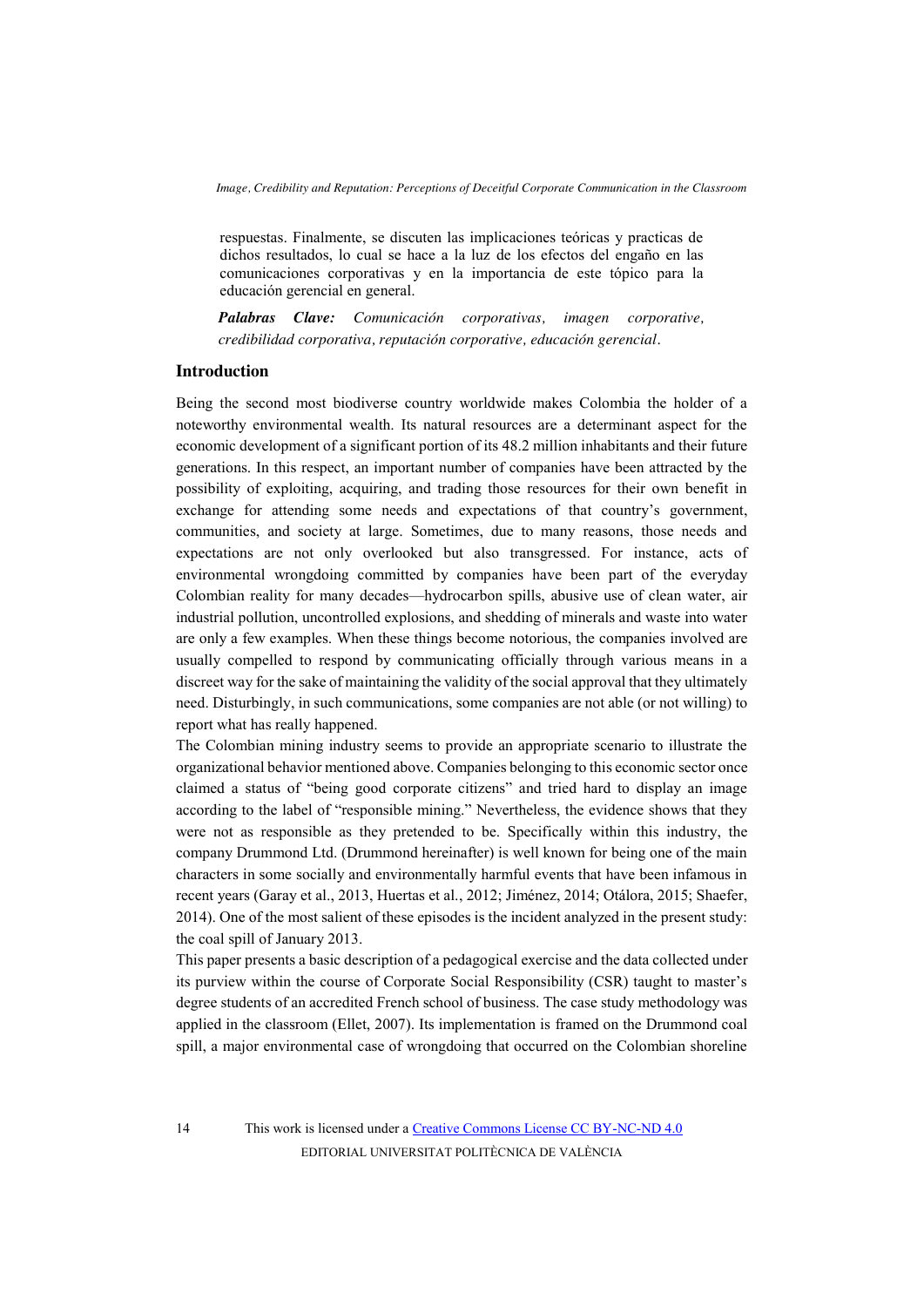during January of 2013. The company's decisions and actions on that day and after the event are analyzed in light of students' perception of Drummond's corporate image (PCI), corporate credibility (PCC), and corporate reputation (PCR). In this sense, the purpose of this work consists of analyzing Drummond's PCI, PCC, and PCR in the eyes of international observers, on the basis of its behavior when communicating with stakeholders after the incident in question took place.

## **1. Theoretical Background**

## **1.1. Corporate Image**

Corporate image is described as the overall impression made on the minds of the stakeholders by an organization (Barich and Kotler, 1991; Dichter, 1985; Finn, 1961). It is related to the various physical and behavioral attributes of the organization, such as business name, architecture, variety of products/services, tradition, ideology, and to the impression of quality communicated by each person interacting with the organization's costumers (Nguyen and Leblanc, 2001).

## **1.2. Corporate Credibility**

Credibility, in general, can be seen as an entire set of perceptions that receivers hold toward a source (Bettinghaus, 1969). By Newell and Goldsmith's (2001) definition, corporate credibility is the extent to which stakeholders feel that the firm has the knowledge or ability to fulfill its claims and whether the firm can be trusted to tell the truth or not.

## **1.3. Corporate Reputation**

After displaying a considerable number of perspectives from which the concept of reputation can be defined (economics, strategy, accounting and marketing, among others), Fombrun et al. (2000) came up with their own definition. According to them, corporate reputation calibrates an organization's relative standing internally with employees and externally with its other stakeholders, in its competitive and institutional environments. A reputation is therefore a collective assessment of a company's ability to provide valued outcomes to a representative group of stakeholders (Fombrun et al., 2000).

## **2. Drummond and the Coal Spill**

To date, Drummond is the second largest thermal coal-mining company in Colombia, which in turn is the world's fourth largest coal producer country and holder of the biggest coal reserves in the Americas (Simco.gov.co, n.d.). The company has existed since 1987 and represents the most important project of Drummond Company Inc., the 210th largest private firm in the US (Forbes.com, 2016). Currently, this product is entirely extracted from openpit mines located in the northern region of the country. In addition to extracting and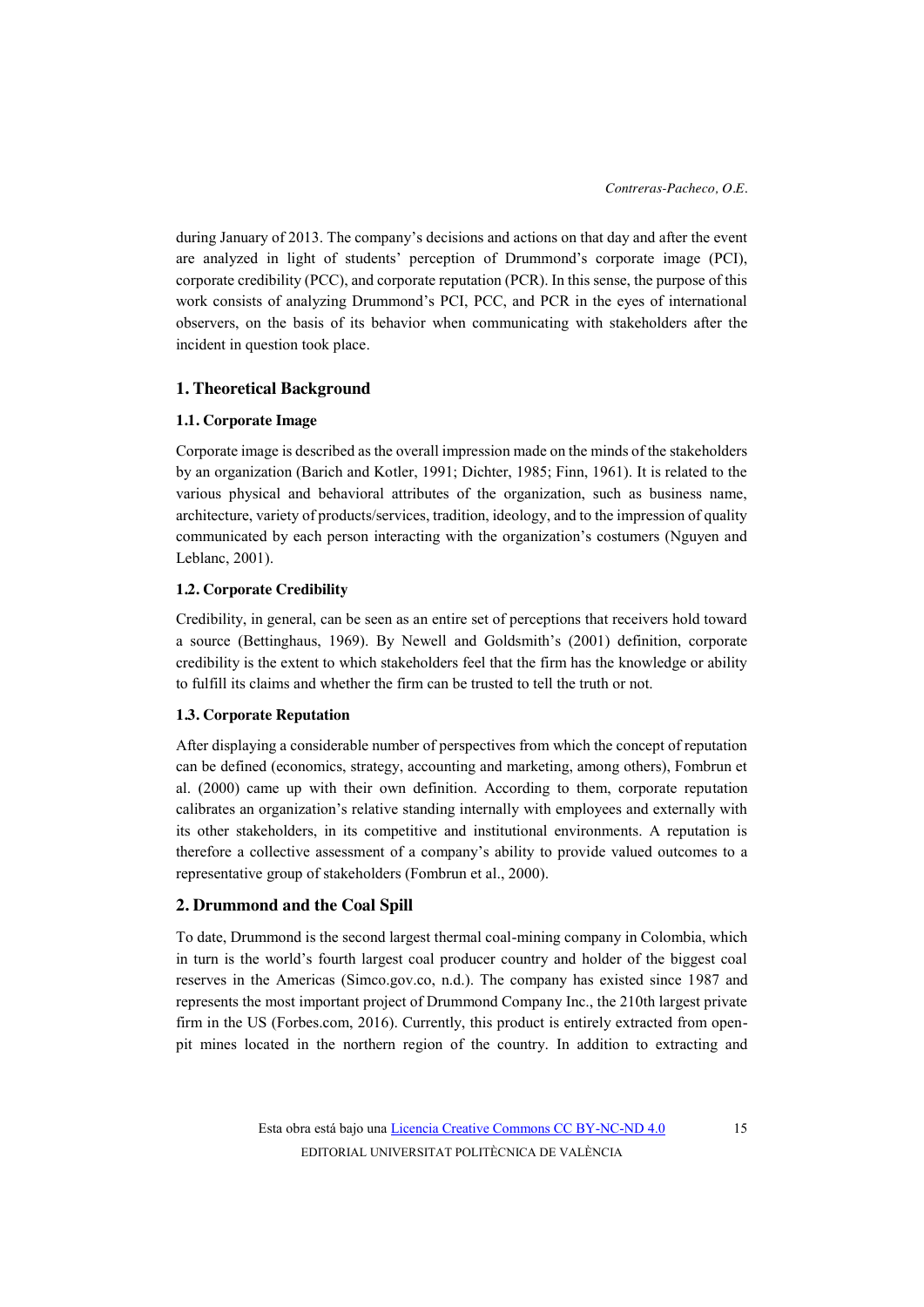transporting coal, Drummond's process incorporates operations in its own deep-water ocean port, from which until 2014 the final product was finally exported through a system of barges, which were in charge of transporting the coal from the port to the corresponding cargo ships. Drummond is one of the most important suppliers to European thermal coal power plants, as well as to plants in the USA and Israel.

At 11:50 pm on Saturday, January 13, 2013, as part of a normal operation in the port operated by Drummond, and taking into consideration bad weather conditions in the area, one of the company's barges, loaded with 1,870 tons of coal, was towed and left moored to a buoy. The idea was to wait for the weather to improve before resuming operations. However, the storms and high waves continued, and water began to enter the moored vessel, causing the barge semi-submersion. Around seven hours after, and thanks to the sunlight, the morning-shift supervisor could observe the situation and activated the emergency alarm. As part of the company's rescue protocol, it was ordered that cranes be deployed and start removing the coal and throw it into the water until the point at which the barge could recover its buoyancy. The entire load of the barge at the time of the accident, that is, 1,870 tons, was later presumed to have been dumped into the sea during that day as a consequence of those actions and decisions (Anla, 2013, 2014).

In the aftermath, Drummond decided not to disclose the incident to the public immediately after its occurrence. However, in an extraordinary turn of events, 17 days later, an independent journalist published on his personal blog some images of the accident, which were rapidly broadcast by the official Colombian media. To top it off, from that moment on, Drummond was brazenly deceitful, particularly by making clearly contradictory statements about the amount of coal dumped into the seabed (Contreras-Pacheco, Rodríguez, & Barbosa, 2016). In the end the company was formally accused, and ultimately found guilty, of causing a major catastrophe in the Colombian environment on that day (Molinski, 2014).

## **3. Methodology**

The pedagogical exercise basically consists of measuring three different constructs before and after becoming acquainted with Drummond's decision to conceal the facts and alter reality by reporting different amounts of coal spilled into the ocean. These measurements were taken on a two-round basis, i.e., (1) after learning the facts of the incident and (2) after analyzing several documents (media items and company reports) with explicit mentions of the amount of coal presumably spilled during the accident addressed by the company. The respondents were 174 professionals of diverse nationalities and backgrounds, all of them enrolled in several master's degree programs at a triple-accredited business school in western France. A questionnaire instrument was constructed using 19 randomly organized items measured on a 5-point Likert scale (1 being "strongly disagree" and 5 "strongly agree"). The questionnaires were self-administered, web-based for the first round and paper-based for the second round.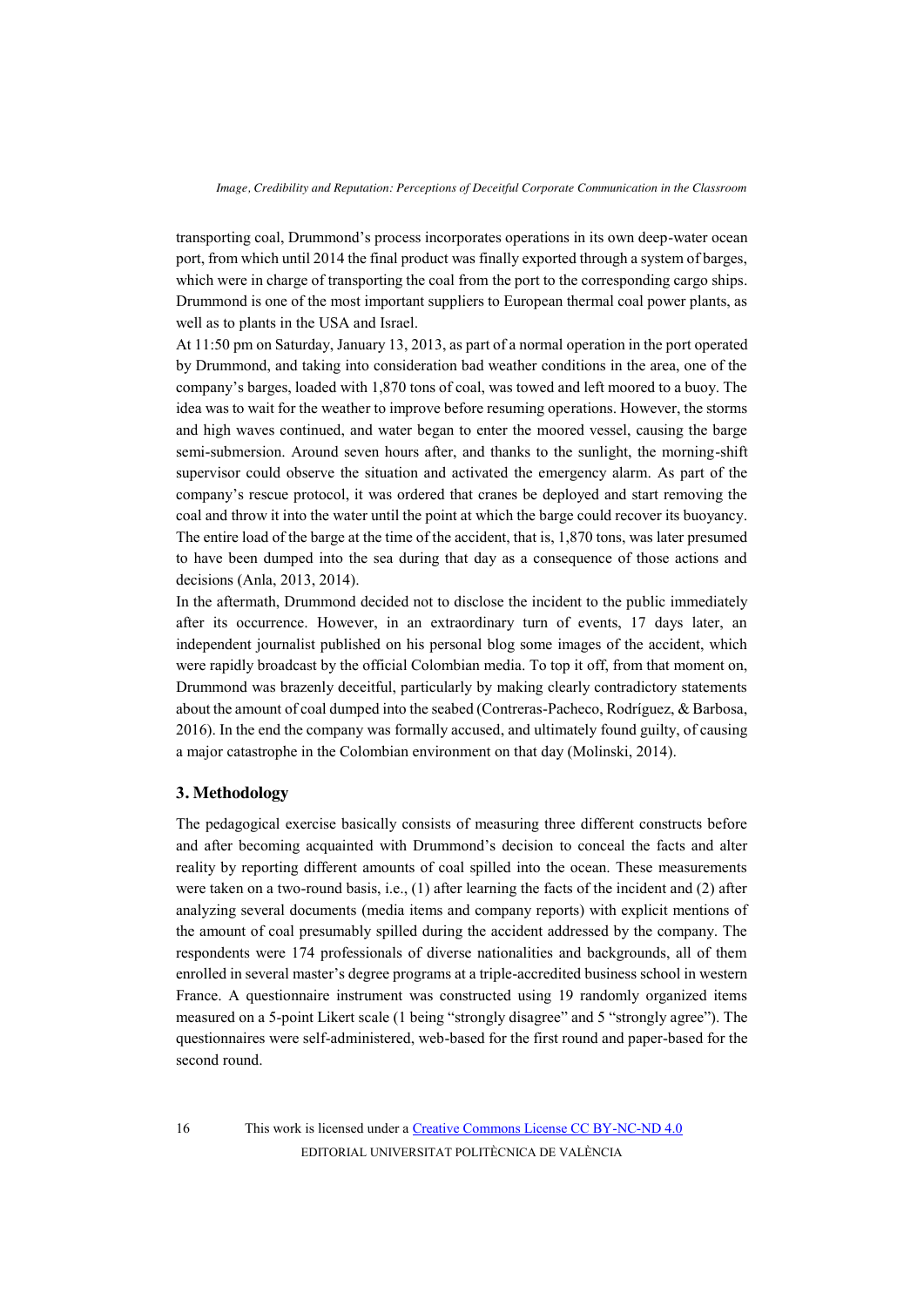In order to afford full attention to all participants, the full classroom activity was performed in five different groups distributed into two weeks of the winter session 2017 (February) and developed as follows:

- o **Initial Review:** In advance of the class, Drummond's 2013–2014 sustainability report (SR; Drummond Ltd., 2015) was digitally delivered to every student to review. A special recommendation to read the company's final description of the incident was made. In this description the company stated that the amount of coal was between 300 and 500 tons.
- o **First-Round (Before) Survey:** Every student was invited to fill out an online survey (using the Surveymonkey.com platform) after finalizing the review.
- o **Classroom Dynamic:** During the class, students were asked to read Semana.com's 2013 article (previously translated into English). The weekly magazine *Semana* was by that time one of the most reputed and credible media outlets in Colombia, and this particular article was one of the first descriptions documented by the media after the accident. In it, students became acquainted with the way in which the incident was actually revealed to the public after Drummond's effort to cover it up. The article also depicts the probable spill of 1,870 tons of coal into the seabed (instead of the between 300 and 500 mentioned in its SR). The link to the blog of independent journalist Alejandro Arias (Arias, 2013), the whistleblower who posted the pictures, was also provided for students to examine those pictures.
- o **Group Work:** Students were asked to get together into subgroups of four or five people. Seven subgroups were finally formed in each group. Each subgroup was given a web link to a specific document, media item, investigation proceeding, or Drummond press release. Six of them were translated into English. For the case of the investigation proceedings (Anla, 2013, 2014), and taking into account their volume of information, specific page numbers were provided. Every one of these documents contained, in one way or another (interview, declaration, conference, and official statement, among others), a different mention of the coal amount addressed by the company. The documents delivered, together with the SR, are referenced and compared in Table 1.
- o **Case Discussion:** At this stage, it was expected that, besides confirming the company's intent to conceal the facts of the incident, students would also take notice about the evident contradictions of Drummond's executives when referring to amount of coal spilled by the company during the accident. Since this activity was a case study discussion, the instructor followed the suggestions of Ellet (2007).
- o **Second-Round Survey:** Every student was asked to fill out a paper-based survey after the case discussion. Needed to say, all the items in this second survey were the same items of the first one.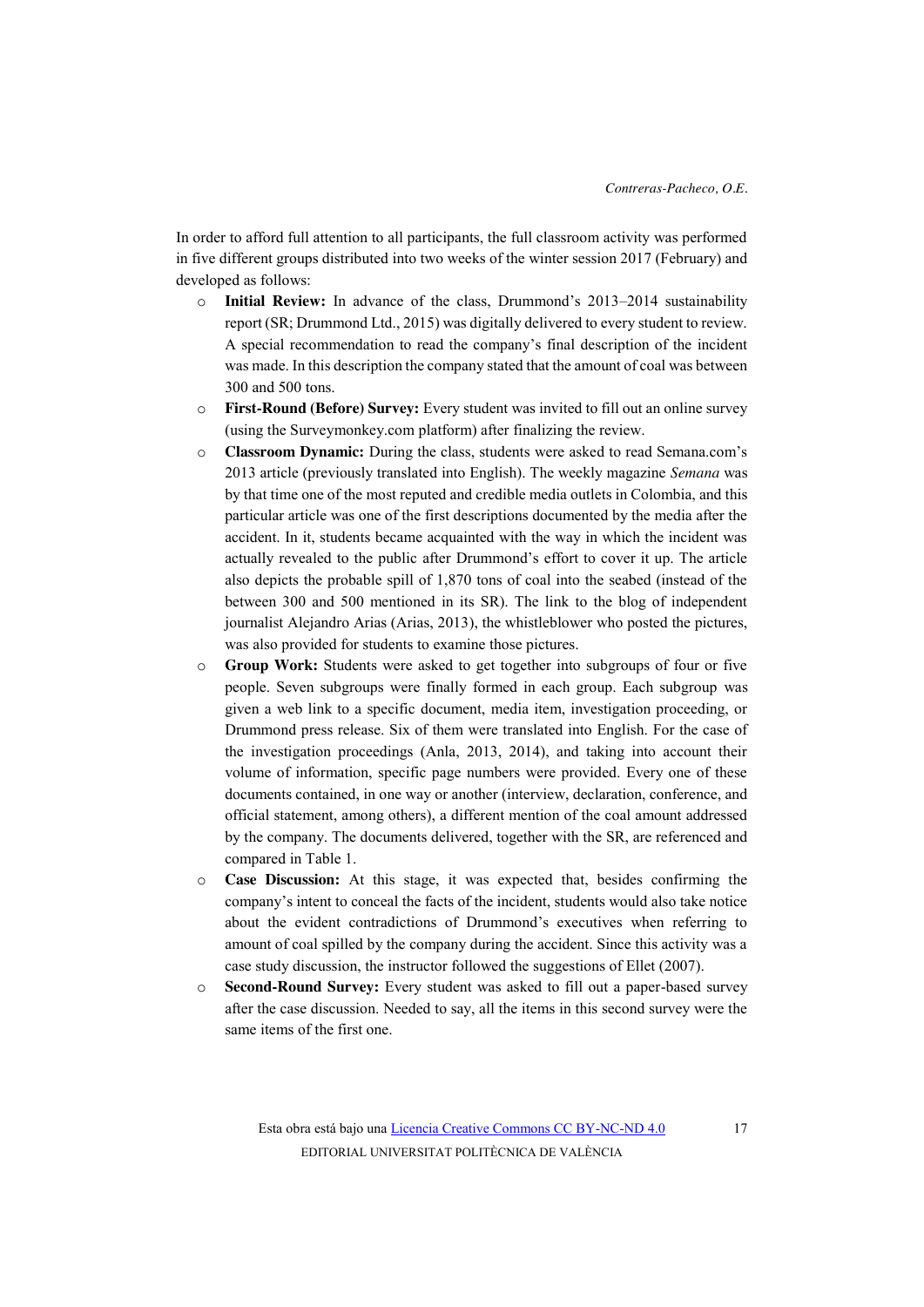For the sake of the data analysis, all of the variables were reorganized into the three constructs examined: PCI, PCC, and PCR. After that, a statistical diagnosis was performed by using IBM® SPSS® V22. In this way, relevant descriptive outcomes as well as every construct value and reliability in both rounds were obtained. Finally, in order to find out any signal of statistical significance in variation of results, a t-test was applied among results of every construct between both rounds.

| No. | Type                            | Date            | Description                                                                             | Figure<br>Mentioned by<br>Drummond | Reference              |  |
|-----|---------------------------------|-----------------|-----------------------------------------------------------------------------------------|------------------------------------|------------------------|--|
| 1   | Press Release (a)               | 14-feb-13       | Drummond Ltd.'s Declaration – Results of the<br>barge accident's internal investigation | 110 tons                           | DrummondItd.com (2013) |  |
| 2   | Interview                       | $17 - feh - 13$ | 300 tons, the amount dumped into the ocean:<br>Drummond says                            | $300$ tons                         | Eltiempo.com (2013)    |  |
| 3   | Newspaper<br>clipping           | $22$ -feb-13    | Miners promise to reduce extreme poverty of<br>Colombia (Drummond's conference)         | $150$ tons                         | Layton $(2013)$        |  |
| 4   | Internal<br>Magazine            | $01-dec-13$     | Findings of the barge's contingency                                                     | A small<br>amount                  | Drummond Ltd. (2013)   |  |
| 5   | Investigation<br>Proceedings #1 | 18-dec-13       | Environmental Authority's 1st. Resolution<br>(Drummond's statement)                     | 35 tons                            | Anla (2013)            |  |
| 6   | Press Release (b)               | $19$ -jan- $14$ | Drummond Ltd. responds with FACTS and<br>Asks WHY?                                      | 200 tons                           | DrummondItd.com (2014) |  |
| 7   | Investigation<br>Proceedings #2 | $14$ -jul- $14$ | Environmental Authority's 2nd. Resolution<br>(Appeal; Drummond's statement)             | 180.66 tons                        | Anla (2014)            |  |
| N/A | Sustainability<br>Report        | $27-oct-15$     | 2013-2014 Drummond's Integrated SR                                                      | Between 300<br>and 500 tons        | Drummond Ltd. (2015)   |  |

Source: Author

#### **3.1. Measures**

Measures were extracted from relevant literature. All three scales were reproduced and applied in both rounds. Scales and corresponding references are in Table 2. Items included in these scales are displayed in Appendix 1.

|  |  | Table 2. Measures and references used |  |
|--|--|---------------------------------------|--|
|--|--|---------------------------------------|--|

| Measure    | <b>Details</b>                                                                                 |
|------------|------------------------------------------------------------------------------------------------|
| PCI        | Three-item instrument proposed by Nguyen and Leblanc (2001)                                    |
| <b>PCC</b> | Eight-item instrument proposed by Newell and Goldsmith (2001)                                  |
| <b>PCR</b> | The Reputation Quotient <sup>SM</sup> : Nine-item instrument proposed by Fombrum et al. (2000) |

Source: Author

#### **4. Results**

Relevant results of arithmetic means and standard deviations for both items and constructs are displayed in Table 3. Cronbach's Alpha for every construct is also calculated and shown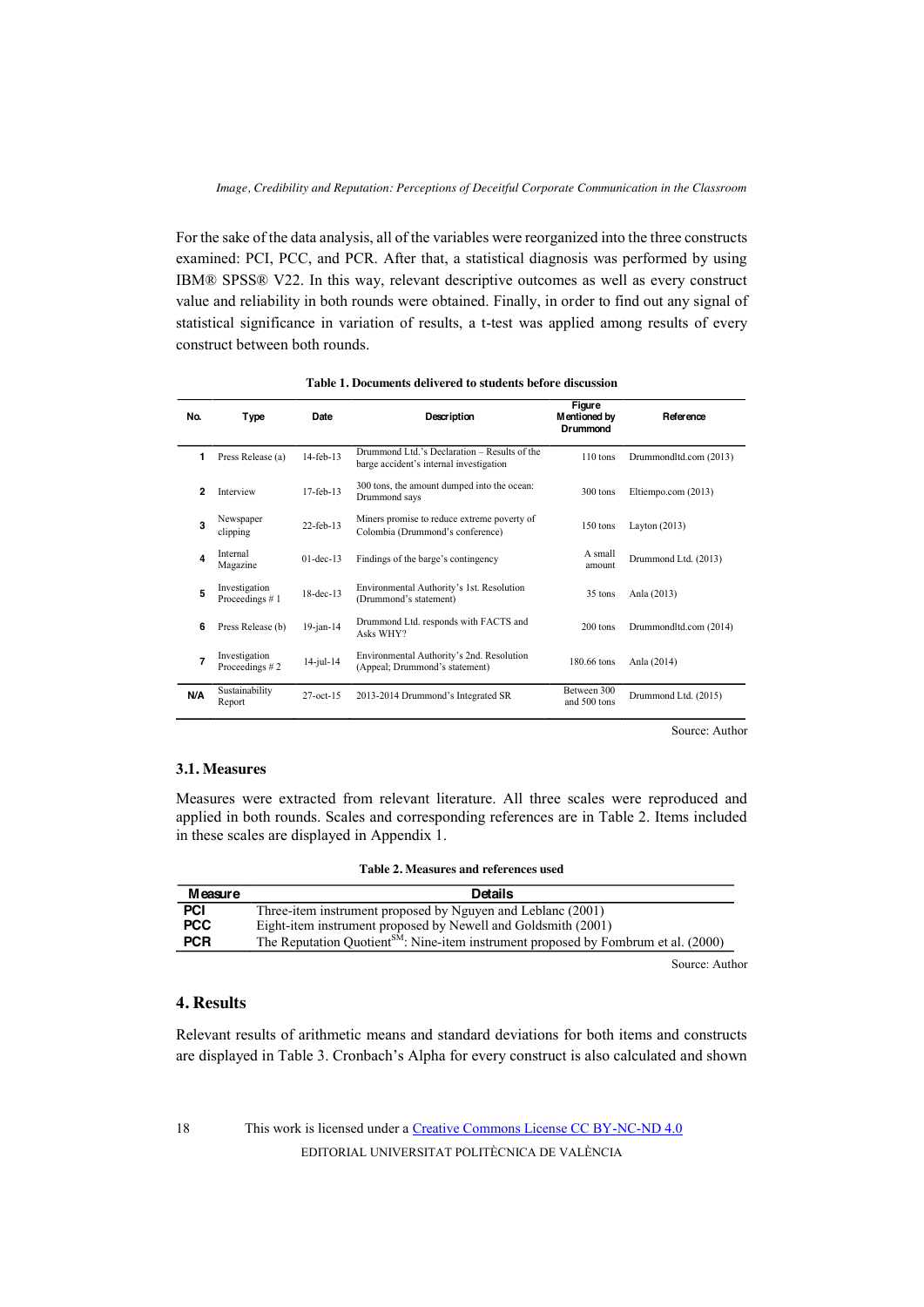in order to have a previous idea of all three constructs' reliability. Since no model was being tested with this work, no item was dropped in order to increase reliability. Every result was calculated for both rounds.

#### **4.1. Perceived Corporate Image (PCI)**

Based on the first round, it was evident that most people were undecided about Drummond's PCI. Based on the standard deviations obtained, this was especially true when addressing the item "In my opinion, Drummond Ltd. has a good image in the minds of its stakeholders" (s.d.  $= 0.82$ ). Probably these kinds of results were obtained because some respondents assumed the company's image within its context, while others considered their own perceptions about the company instead. However, taking into account the entire scale, a significant number of people strongly agreed (38 out of the 174 respondents) that the company possessed either a good or a very good image in round 1, even while acknowledging the incident.

For the second round, all three variables of this construct dropped significantly. However, the most substantial change concerning respondents' view of the PCI was the relative position of Drummond's image among its competitors (similar companies). This figure dropped by 29.30% from one round to another. Intriguingly, this result was obtained regardless of the scant knowledge of the audience about the other actors in the Colombian mining industry.

On the other hand, regarding the perception of the image projected to its stakeholders, this variable did not change to such a high degree in the second round, and the results were divided similarly among the "disagree," "undecided," and "agree" categories. This may indicate that students have different perceptions of who the most important stakeholders for Drummond are. Nevertheless, results can be explained by the company's evident inability to deliver on its promises to the media and the government.

As can be seen in Table 3, variability in results increased from one moment to another (n.d.), displaying a significant degree of divergence in perceptions in round 2. However, construct reliability (Cronbach's Alpha) improved considerably between these two moments. Figure 1 shows the contrast in the responses concerning Drummond's PCI.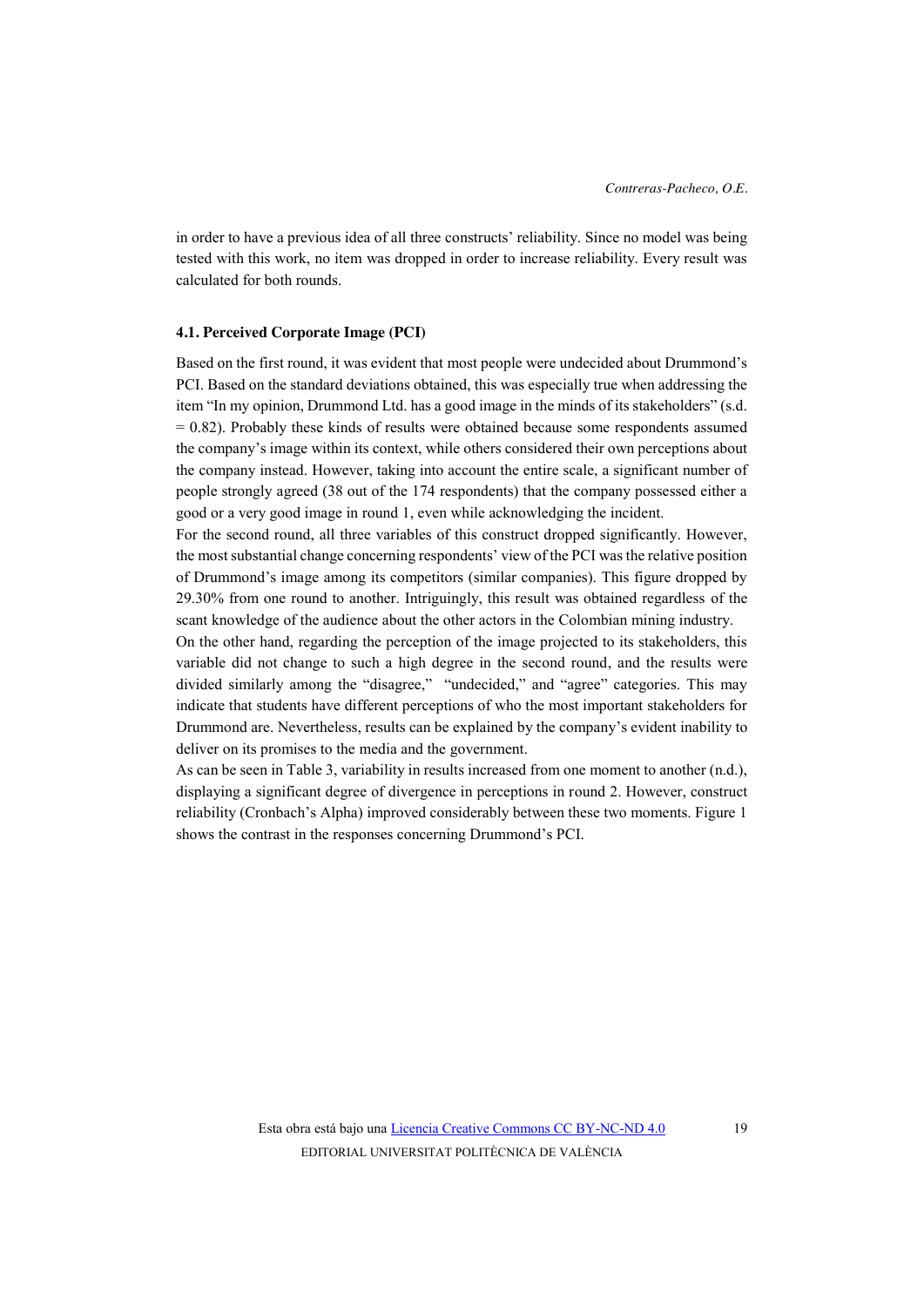

**Figure 1: Drummond's ∆PCI (round 2 vs. round 1)** 

*∆*PCI = μ (PCI round 2) - μ (PCI round 1) *∆*PCI Estimation: -0.6404 95% CI for *∆*PCI: (-0.7620; -0.5188) **T test for** *∆*PCI **= 0 (vs. ≠); t-value = -10.34; p = 0.00; DF = 717** 

## **4.2. Perceived Corporate Credibility (PCC)**

According to the data collected in the first round, one can see that Drummond apparently had a decent level of corporate credibility among the respondents. However, there are two aspects to take into account. First, the respondents generally did not perceive that the company had vast experience, which probably led them to think that Drummond was not a reliable company. Second, it seems that Drummond was perceived as a company skilled in its field and honest in its actions (probably because of the appealing Sustainability Report rhetoric and the way the incident was narrated in the SR itself).

However, after the deception was revealed, respondents' general perceptions with regard to this construct were visibly affected in a negative way, and, like the PCI behavior, with less consistency in the responses (from a 0.56 in round 1, the construct s.d. rose to 1.12 in round 2). For the second round, although most students still considered that the company had extensive experience, most of the answers were clustered around "undecided." Moreover, there were diverse results concerning Drummond's skills, experience, and honesty among the sample, and there was no clear tendency in the answers. Furthermore, construct reliability in this round was extremely low (Cronbach's Alpha  $= 0.31$ ), which questioned some aspects related to this measurement and/or the relevance of some items within the scale. Consequently, what these results suggest is that further studies should be conducted to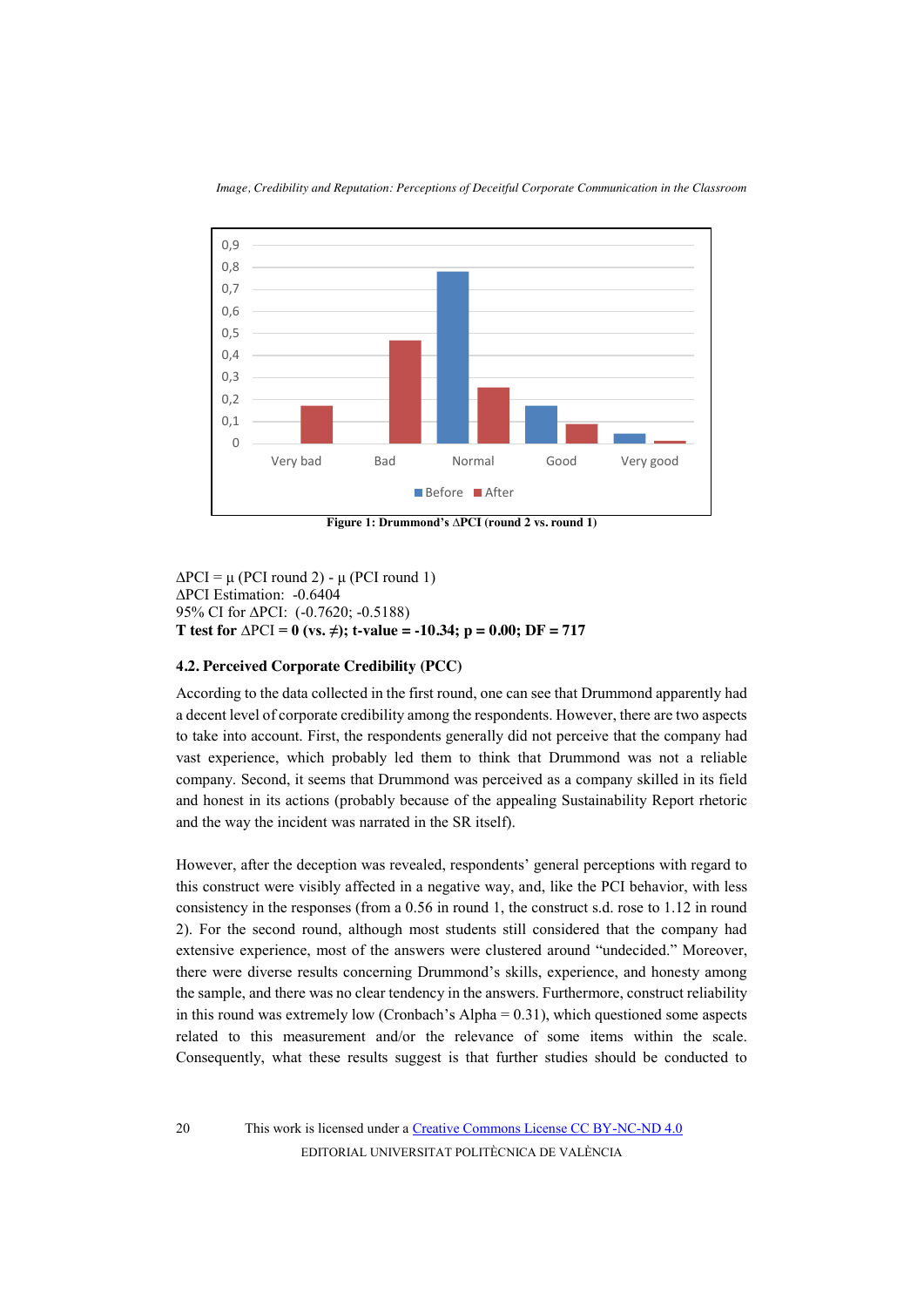determine differences according to respondents' profiles and/or establishing a greater reliability and validity of the measures. Figure 2 shows the contrast in responses  $(\Delta)$ concerning Drummond's PCC between round 1 and round 2 (before and after the discussion).



**Figure 2: Drummond's ∆PCC (round 2 vs. round 1)** 

*∆*PCC = μ (PCC round 2) - μ (PCC round 1) *∆*PCC: -0.2798 95% CI for *∆*PCC: (-0.3507; -0.2089) **T test for** *∆***PCC = 0 (vs. ≠); t-value = -7.74; p = 0.00; DF = 1604** 

## **4.3. Perceived Corporate Reputation (PCR)**

Similar to the PCC, Drummond's PCR exhibited two identifiable trends in the first round. On the one hand, many respondents considered that the company maintained a high standard in the way it treated people, this being reflected in good perceptions (feelings) concerning the company and the way it is managed. On the other hand, even though Drummond's SR focuses on this matter, respondents did not seem either to identify or agree that the company is a good employer or has good employees. Nonetheless, generally speaking, and with a very decent level of reliability (Cronbach's Alpha = 0.74), it can be stated that Drummond's PCR at this stage was acceptable (Group Mean  $= 3.21$ ).

However, analyzing the behavior in the responses, one can suggest that Drummond's PCR was evidently affected (the construct's mean decrease reached 18.38% from round 1 to round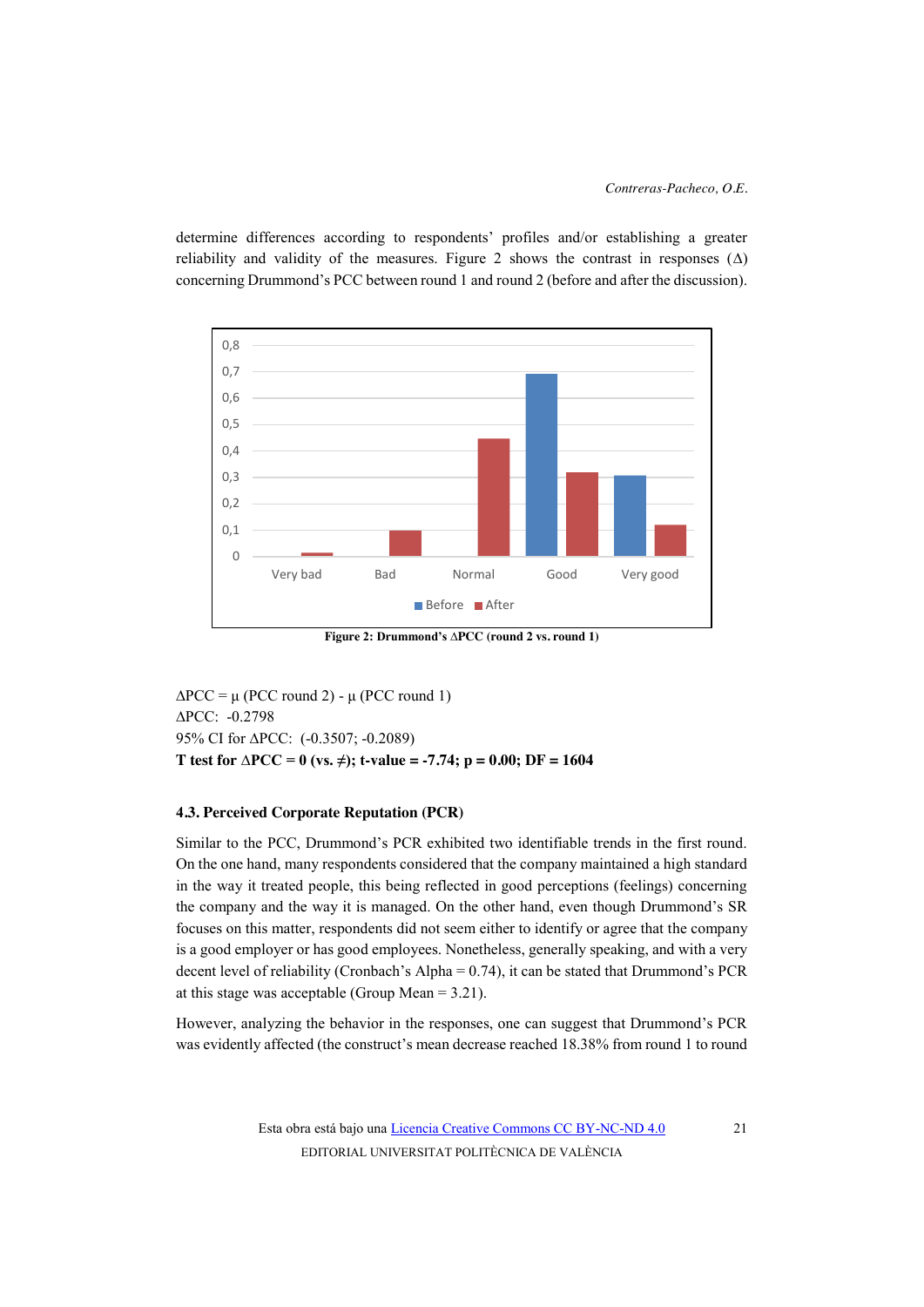2). This result was perhaps a consequence of the shortcomings in information shared with the company's stakeholders, generating a lack of trust and affecting corporate confidence (the scores for the item "I trust companies like Drummond Ltd." were also very low). Conversely, in spite of this fact and the evident deception, some students indicated perceptions of an honest company.



**Figure 3: Drummond's ∆PCR (round 2 vs. round 1)** 

*∆*PCR = μ (PCR round 2) - μ (PCR round 1) *∆*PCR Estimation: -0.5785 95% CI for *∆*PCR: (-0.6461; -0.5110) **T test for** *∆***PCR = 0 (vs. ≠); T-Value = -16.79; p = 0.00; DF = 1918** 

Furthermore, there was no unified vision with respect to the items concerning the company as a good place to work, with a solid management structure and employees (i.e., "It seems that Drummond Ltd. is well managed," "It looks as though Drummond Ltd. is a good company to work for," and "It looks as though Drummond Ltd. is a company that would have good employees"). Apparently, the responses varied depending on the background of each student, which suggests the need for further analysis taking into account the demographic characteristics of respondents. Nevertheless, taking a general look at the results, respect and admiration for Drummond did not decrease significantly in this second stage. Presumably, the latter aspect was still influenced by the information contained in the company's SR about the way it treats employees. As this information was checked in the first round and had nothing to do with the incident itself, the overall results were maintained in the second stage.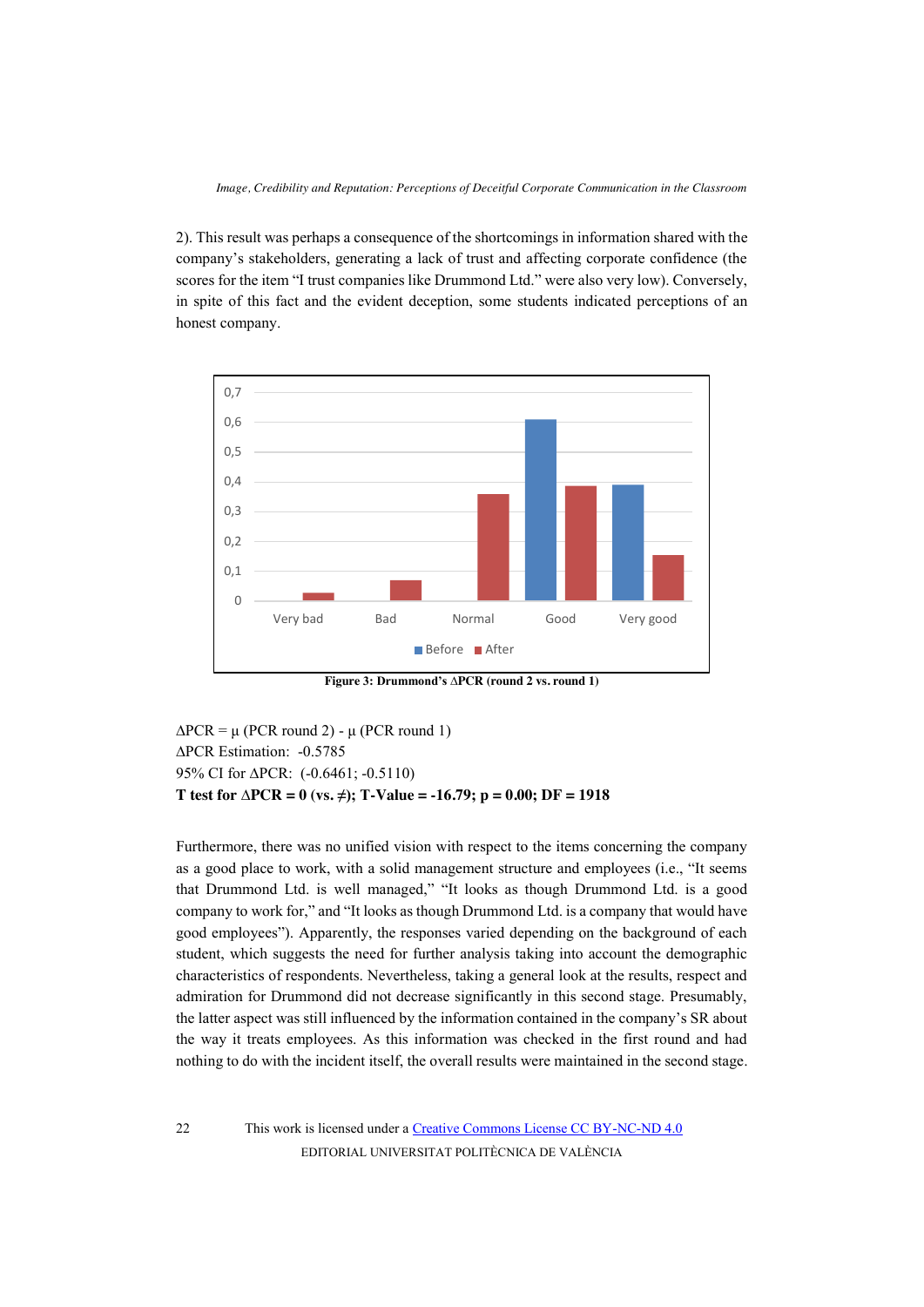|            |                                                                         |        | <b>Before</b>        |               |                 |      |        | After                |               |                 |
|------------|-------------------------------------------------------------------------|--------|----------------------|---------------|-----------------|------|--------|----------------------|---------------|-----------------|
| Cod.       | Mean                                                                    | DesvSt | Cronbac<br>h's Alpha | Group<br>Mean | Group<br>DesvSt | Mean | DesvSt | Cronbac<br>h's Alpha | Group<br>Mean | Group<br>DesvSt |
| <b>IMA</b> | Perceived Corporate Image                                               |        |                      |               |                 |      |        |                      |               |                 |
| IMA.1      | 3,22                                                                    | 0,63   |                      |               |                 | 2,67 | 1,09   |                      |               |                 |
| IMA.2      | 3,43                                                                    | 0,82   | 0,56                 | 3,32          | 0,73            | 3,03 | 1,02   | 0,73                 | 2,68          | 1,10            |
| IMA.3      | 3,31                                                                    | 0,73   |                      |               |                 | 2,34 | 1,08   |                      |               |                 |
| <b>CRE</b> | Perceived Corporate Credibility                                         |        |                      |               |                 |      |        |                      |               |                 |
| CRE.1      | 3,13                                                                    | 0,49   |                      | 3,17          | 0,56            | 2,76 | 1,02   | 0,31                 | 2,89          | 1,12            |
| CRE.2      | 3,26                                                                    | 0,68   |                      |               |                 | 2,59 | 0,86   |                      |               |                 |
| CRE.3      | 3,18                                                                    | 0,58   |                      |               |                 | 3,46 | 3,54   |                      |               |                 |
| $CRE.4**$  | 3,08                                                                    | 0,39   | 0,79                 |               |                 | 3,10 | 1,09   |                      |               |                 |
| $CRE.5*$   | 3,07                                                                    | 0,37   |                      |               |                 | 2,43 | 1,11   |                      |               |                 |
| CRE.6      | 3,18                                                                    | 0.58   |                      |               |                 | 2,23 | 0.95   |                      |               |                 |
| CRE.7      | 3,23                                                                    | 0,64   |                      |               |                 | 2,90 | 1,00   |                      |               |                 |
| CRE.8**    | 3,21                                                                    | 0,61   |                      |               |                 | 3,92 | 1,11   |                      |               |                 |
| <b>RPQ</b> | Perceived Corporate Reputation (The Reputation Quotient <sup>SM</sup> ) |        |                      |               |                 |      |        |                      |               |                 |
| RPQ.1      | 3,33                                                                    | 0.75   |                      |               | 0,61            | 2,35 | 0,96   | 0,77                 | 2,63          | 1,10            |
| RPQ.2      | 3,24                                                                    | 0,65   |                      |               |                 | 3,67 | 1,07   |                      |               |                 |
| $RPQ.3*$   | 3,07                                                                    | 0,37   |                      |               |                 | 2,43 | 1,11   |                      |               |                 |
| RPQ.4      | 3,23                                                                    | 0,64   |                      |               |                 | 2,81 | 0,99   |                      |               |                 |
| RPQ.5      | 3,18                                                                    | 0,58   | 0,74                 | 3,21          |                 | 2,62 | 0,93   |                      |               |                 |
| RPQ.6      | 3,09                                                                    | 0,42   |                      |               |                 | 2,73 | 0.94   |                      |               |                 |
| RPQ.7      | 3,17                                                                    | 0,56   |                      |               |                 | 2,01 | 0,90   |                      |               |                 |
| RPQ.8      | 3,22                                                                    | 0,63   |                      |               |                 | 2,00 | 0,91   |                      |               |                 |
| RPQ.9      | 3,34                                                                    | 0,76   |                      |               |                 | 3,06 | 1,08   |                      |               |                 |

#### **Table 3. Items and constructs results**

\* Variable shared by both constructs CRE and RPQ. Their treatment is separated.

\*\* Variables reverse coded.

Source: Author

Finally, it was noted that responses concerning Drummond's projected corporate social responsibility (CSR) changed drastically from one round to another in an unfavorable way. This particular item's (RPQ.8) arithmetic mean dropped from 3.22 to 2.00 (37.89%) with a not-too-drastic change in variability. The final perception of the company's CSR salience was that the company was not environmentally responsible, nor did it support good causes; this affected perceptions of the company's reliability as there were negative impressions concerning the way in which decisions were made about this particular concern. Figure 3 shows the contrast in responses regarding Drummond's perceived corporate reputation.

#### **5. Discussion**

The fact that Drummond is a powerful multinational company, performing in a sensitive industry of a developing country, means that its actions and decisions will of necessity be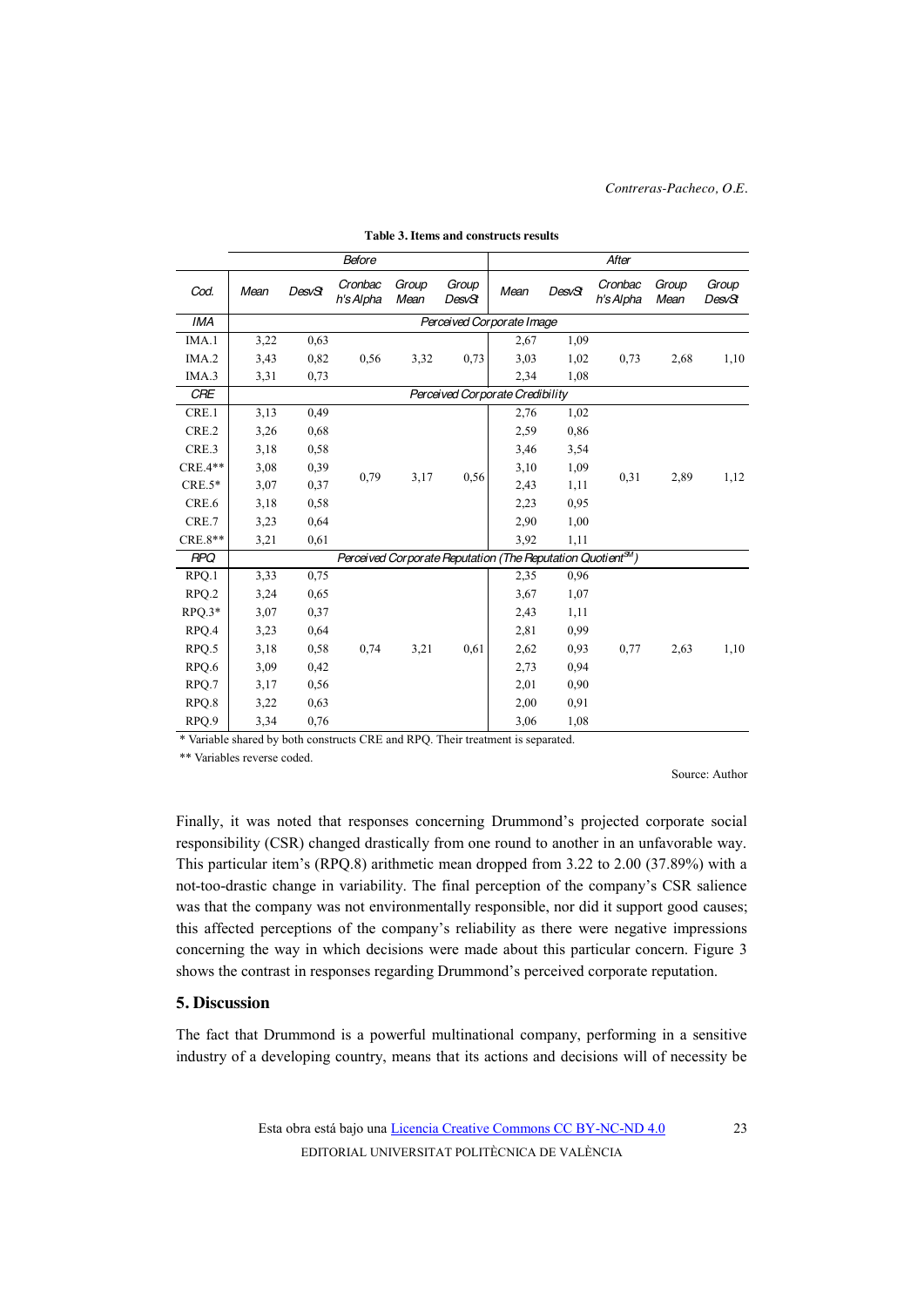under constant scrutiny by different observers. In fact, before and after the coal spill, Drummond's actions profoundly affected its image, its credibility, and its reputation with its stakeholders (Garay et al., 2013, Huertas et al., 2012; Jiménez, 2014; Otálora, 2015; Shaefer, 2014). However, sometimes, perceptions of external observers are relevant in order to understand a particular reality and to assess special episodes in a more objective way. Executive education classrooms seem to be proper spaces to share those perceptions; there is the time and disposition to analyze particular external cases and transform them into valuable insights (Ellet, 2007). And although the evident goal of this kind of dynamic is to enrich the decision-making process of participants when facing similar problems in their work life, students can also play the role of those international observers and be able to "kill two birds with one stone."

In this way, this work is aimed at sharing a pedagogical experience performed in the conceptual atmosphere of CSR and stakeholder communication fields, utilizing a real case study. Drummond's coal spill deception was tested in terms of its PCI, PCC, and PCR (attending definitions and scales of Barich and Kotler, 1991; Dichter, 1985; Newell and Goldsmith, 2001; Fombrun et al., 2000) before and after acknowledging the deception performed through its communications. Students became aware of causes and consequences of such self-defeating acts (for the sake of the company they work for), and also presumably from a standpoint of the moral value of being honest with stakeholders, especially in crisis situations (because it is the "right thing to do").

With few exceptions, results obtained were diverse and mostly reliable. From the analysis of the data collected before (round 1) and after (round 2) becoming acquainted with the deception about Drummond's coal spill, it is evident that all three constructs, but especially those involving image and reputation, suffered negative changes in terms of the respondents' perceptions. Doubtless, this was due to the alteration in the version of the incident produced and conveyed by the company as part of its communication to its stakeholders. In some way, respondents felt negatively affected by that deception and expressed that feeling in the second-round survey. In any case, a deeper analysis should be performed to establish correlations among these constructs, and the potential mediating or moderating roles of different variables.

From the practical point of view, this article can represent a call for present and future company executives to be quick, consistent, and open with their responses in moments of CSR crisis (Coombs, 2015)—not only as a sort of strategic decision, but because it is a moral issue as well. It is something that companies and their representatives simply should do. Something must be clear: no company has the right to deceive its stakeholders; there is no such thing as a "corporate right to lie," not even when companies are pushed by legal and/or business-driven constraints. On the one hand, consequences of deception can be even more deceitful that the crisis per se, and on the other hand companies should always behave

24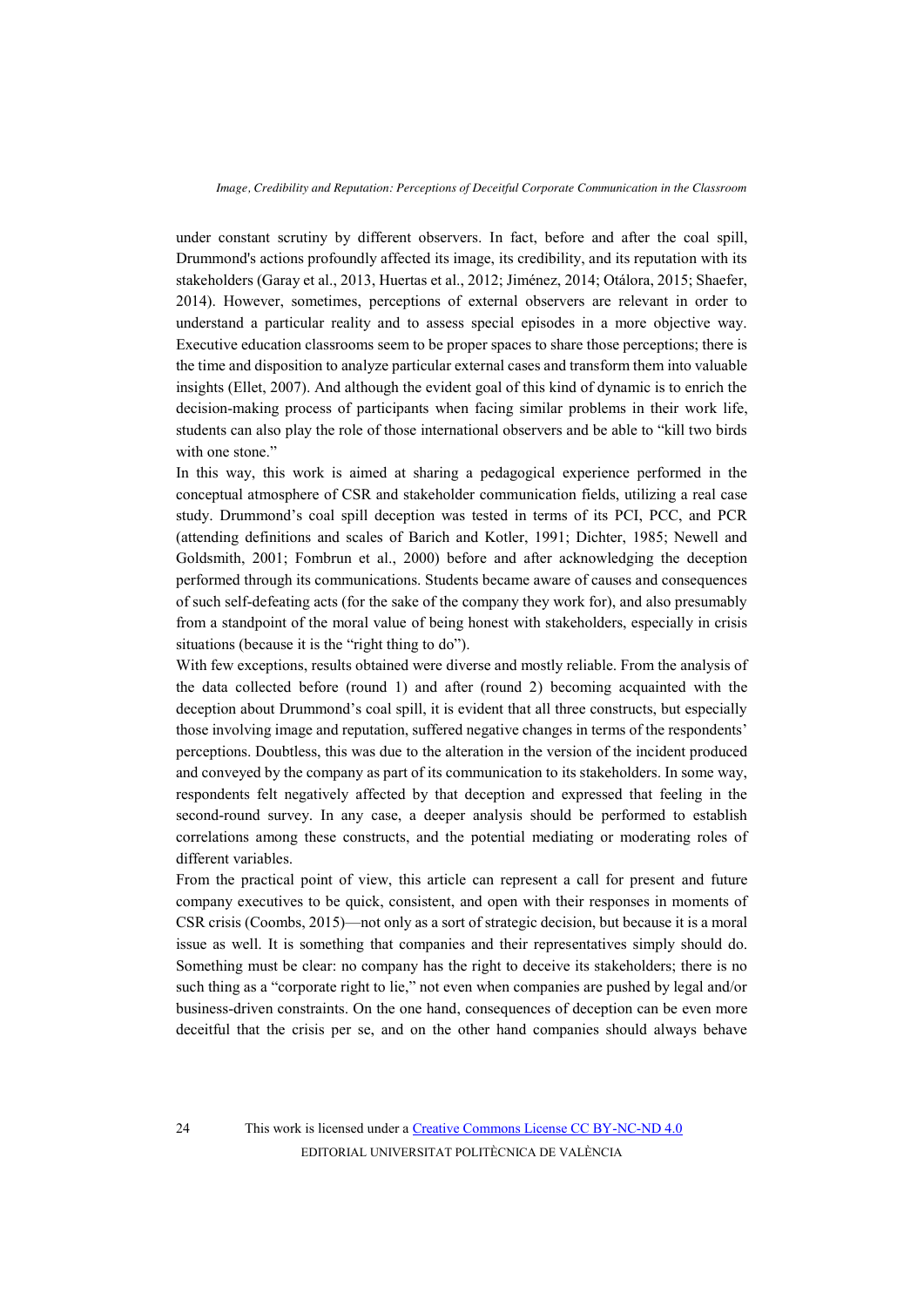responsibly and with consciences so that, instead of being part of the problem, they can be part of the solution.

## **References**

Anla. (2013). *Resolución 1309.* Republic of Colombia. Ministry of Environment and Sustainable Development. National Authority of Environmental Licenses. 201p. Available at: http://www.anla.gov.co/sites/default/files/11078\_res\_1309\_181213.pdf /[Accessed 18 Dic. 2016]

Anla. (2014). *Resolución 763.* Republic of Colombia. Ministry of Environment and Sustainable Development. National Authority of Environmental Licenses. 93p. Available at: http://www.anla.gov.co/sites/default/files/12923\_res\_0763\_140714.pdf / [Accessed 18 Dic.] 2016]

Arias, A. (2013; January 30). *Drummond, su última fechoría. ¿Y el ANLA?.* Retrieved April 15, 2017, from http://alejandroaria2.blogspot.fr/2013/01/drummond-su-ultima-fechoria-yel-anla.html

Barich, H., Kotler, P. (1991). A framework for marketing image management. *Sloan Management Review.* 32(2), 94-104.

Bettinghaus E.P. (1969). Persuasive Communication (2nd ed.). New York: Wiley.

Contreras-Pacheco, O., Rodríguez, T. and Barbosa, A. (2016). Greenwashing en la Industria Minera del Carbón a Gran Escala: Evidencias del Caso Colombiano. In: *XVII Encuentro Asociación Española de Contabilidad y Administración de Empresas*. [online] AECA, p.23H. Available at: http://www.aeca1.org/xviiencuentroaeca/comunicaciones/23h.pdf [Accessed 13 Mar. 2017].

Dichter, E. (1985). What's in an image? *Journal of Consumer Marketing.* 2(1), 75-81.

Drummond Ltd. (2015). *Informe de Sostenibilidad 2013-2014* (Rep.). Retrieved April 15, 2017 from http://www.drummondltd.com/noticias-publicaciones/informes-desostenibilidad/

Drummondltd.com (2013; February 14). *Declaración de Drummond LTD – Resultados de la investigación interna sobre el accidente de la barcaza* [Press release]. Retrieved April 15, 2017 from http://www.drummondltd.com/declaracion-de-drummond-ltd-accidenteresultados-investigacion-interna/

Drummond Ltd. (2013). *Hallazgos de la contingencia de la barcaza.* Revista DRUMMOND (1), 4-6. Retrieved April 15, 2017 from http://www.emagcloud.com/semana/DRUMMOND\_Ed\_01/index.html#/1/

Drummondltd.com (2014; January 19). *Drummond Ltd. responde con hechos y pregunta ¿por qué?* [Press release]. Retrieved April 15, 2017 from http://www.drummondltd.com/drummond-ltd-responde-con-hechos-y-pregunta-por-que/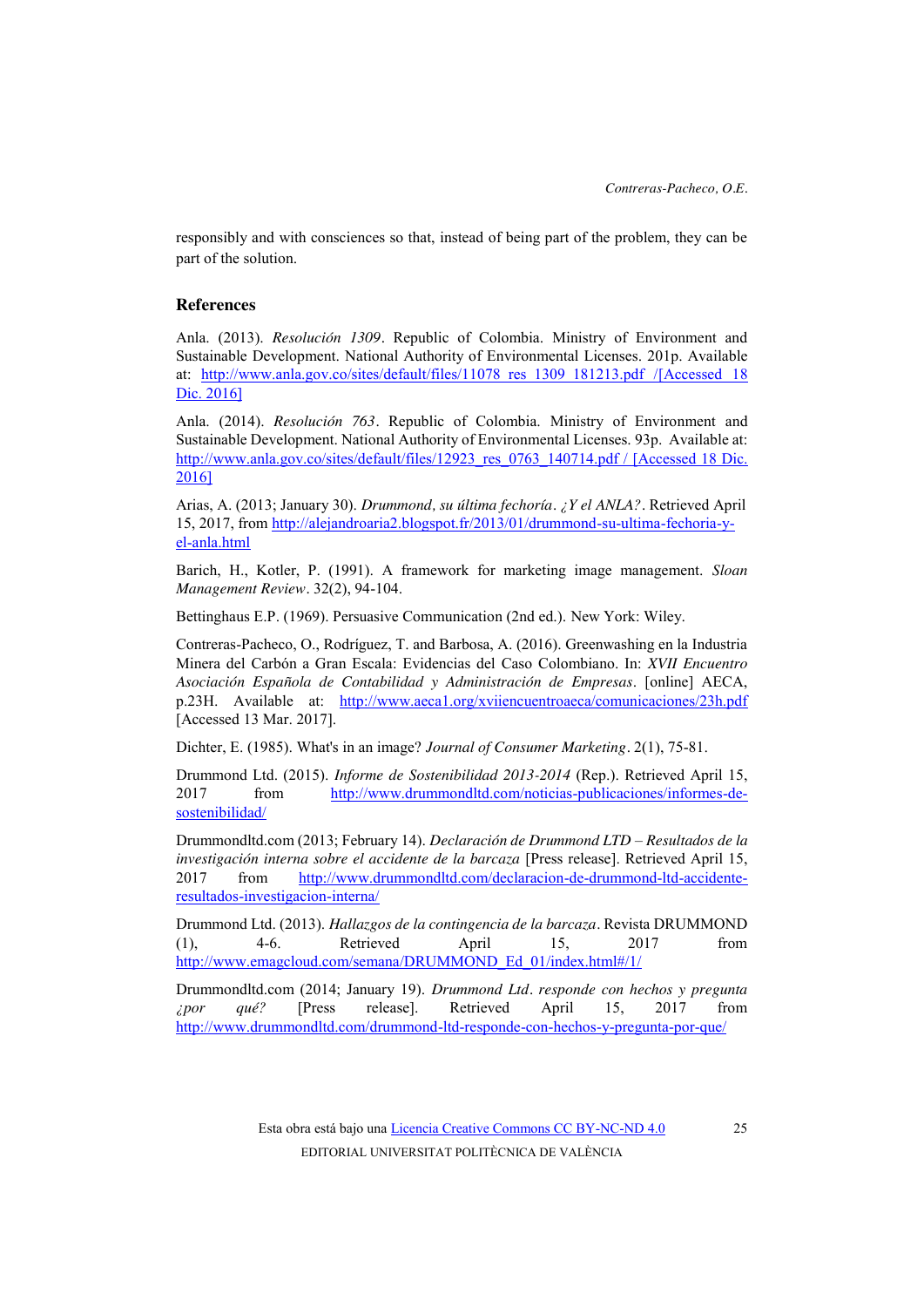Ellet, W. (2007). *The case study handbook: How to read, discuss, and write persuasively about cases*. Harvard Business Press, Boston.

Eltiempo.com (2013; February 17). *'Cayeron al mar 300 toneladas de carbón', dice la Drummond.* El Tiempo. Retrieved April 15, 2017, from http://www.eltiempo.com/archivo/documento/CMS-12600377

Finn, D. (1961). The price of corporate vanity. *Harvard Business Review.* 39, 135-143.

Fombrun, C. J., Gardberg, N. A., & Sever, J. M. (2000). The Reputation Quotient<sup>SM</sup>: A multistakeholder measure of corporate reputation. *Journal of Brand Management*, *7*(4), 241-255.

Forbes.com. (2017). *America's Largest Private Companies*. [online] Available at: https://www.forbes.com/companies/drummond/ [Accessed 13 Mar. 2017].

Garay, L.J., Rudas, G., Espitia, J.E., Mena, J.A., Pardo, L.A., Fierro, J., Olivero, J., Caballero, K., Guerrero, A., Vargas, F., & Negrete, R.E. (2013). Minería en Colombia: Institucionalidad y territorio, paradojas y conflictos. *Bogotá: Contraloría General de la República*.

Huertas, J. I., Huertas, M. E., Izquierdo, S., & González, E. D. (2012). Air quality impact assessment of multiple open pit coal mines in northern Colombia. *Journal of environmental management*, *93*(1), 121-129.

Jiménez, G. (2014). Multinacionales y responsabilidad social empresarial en la construcción de paz en Colombia. *Cuadernos de administración*, *27*(48), 67-96.

Layton, J.C. (2013; February 22). *Mineros prometen reducir la pobreza extrema en Colombia.* La Patria. Retrieved April 15, 2017, from http://www.lapatria.com/economia/mineros-prometen-reducir-la-pobreza-extrema-encolombia-26902

Meyer, J. W., & Rowan, B. (1977). Institutionalized organizations: Formal structure as myth and ceremony. *American journal of sociology*, *83*(2), 340-363.

Molinski, D. (2013). *Colombia Fines Drummond for Dumping Coal*. [online] The Wall Street Journal. Available at:

 https://www.wsj.com/articles/SB10001424052702303773704579268432078935884 [Accessed 13 Mar. 2017].

Newell, S. J., & Goldsmith, R. E. (2001). The development of a scale to measure perceived corporate credibility. *Journal of Business Research*, *52*(3), 235–247.

Nguyen, N., & Leblanc, G. (2001). Corporate image and corporate reputation in customers' retention decisions in services. *Journal of Retailing and Consumer Services*, *8*(4), 227–236.

Otálora, R. (2015). El Poder Negociador de la Empresa Transnacional en la Expedición de la Legislación Minera en Colombia. *Revista Republicana*, (18), 181-210.

Ponzi, L. J., Fombrun, C. J., & Gardberg, N. A. (2011). RepTrak™ pulse: Conceptualizing and validating a short-form measure of corporate reputation. *Corporate Reputation Review*, *14*(1), 15-35.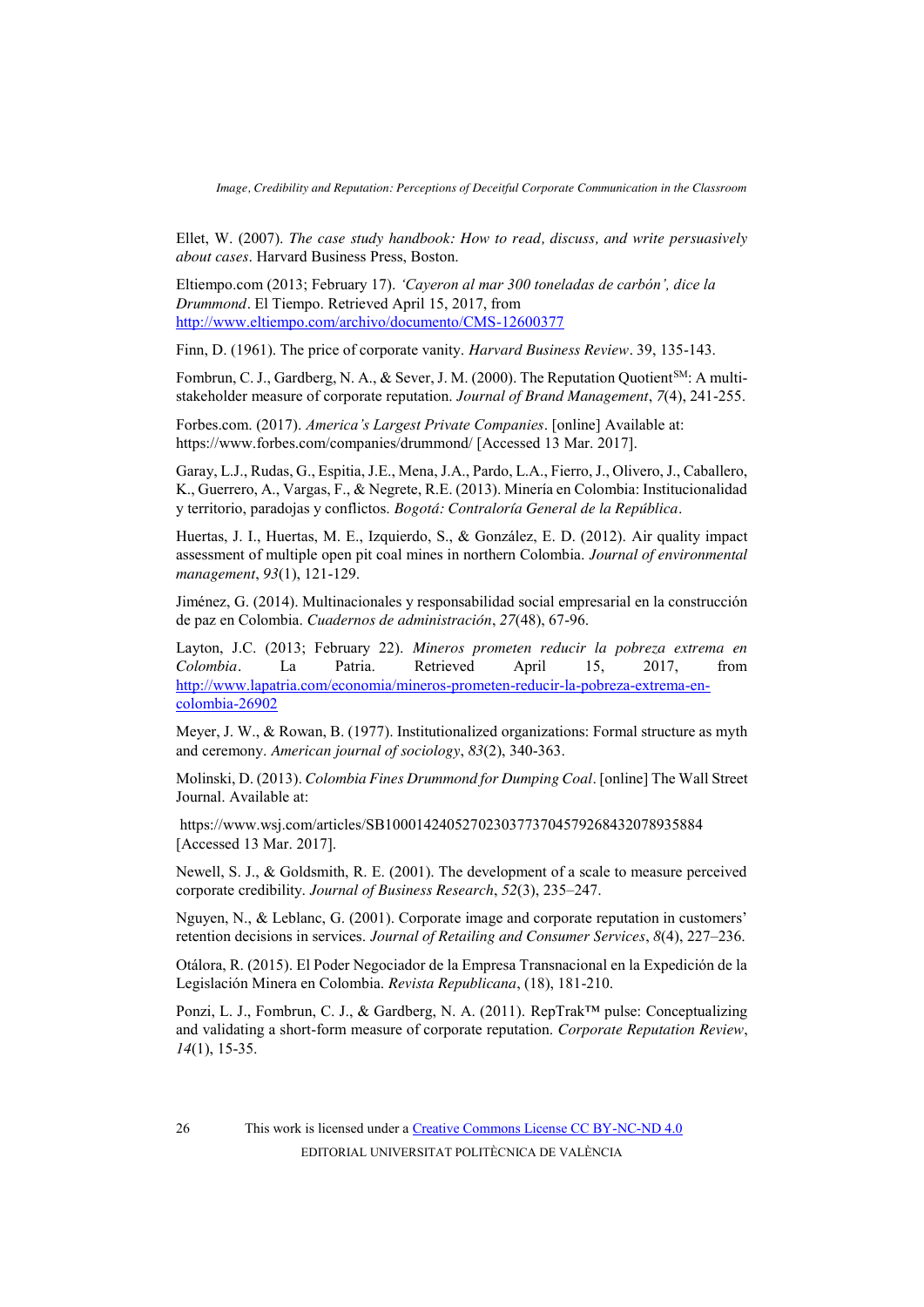Shaefer, S. (2014, February 7). Drummond and Colombia Both Suffer in Clash. *The Wall Street Journal.* Retrieved April 12, 2016, from http://www.wsj.com/articles/SB10001424052702304851104579363322390004550

Simco.gov.co. (n.d.). *Sistema de Información Minero Colombiano*. [online] Available at: http://simco.gov.co [Accessed 9 Apr. 2017].